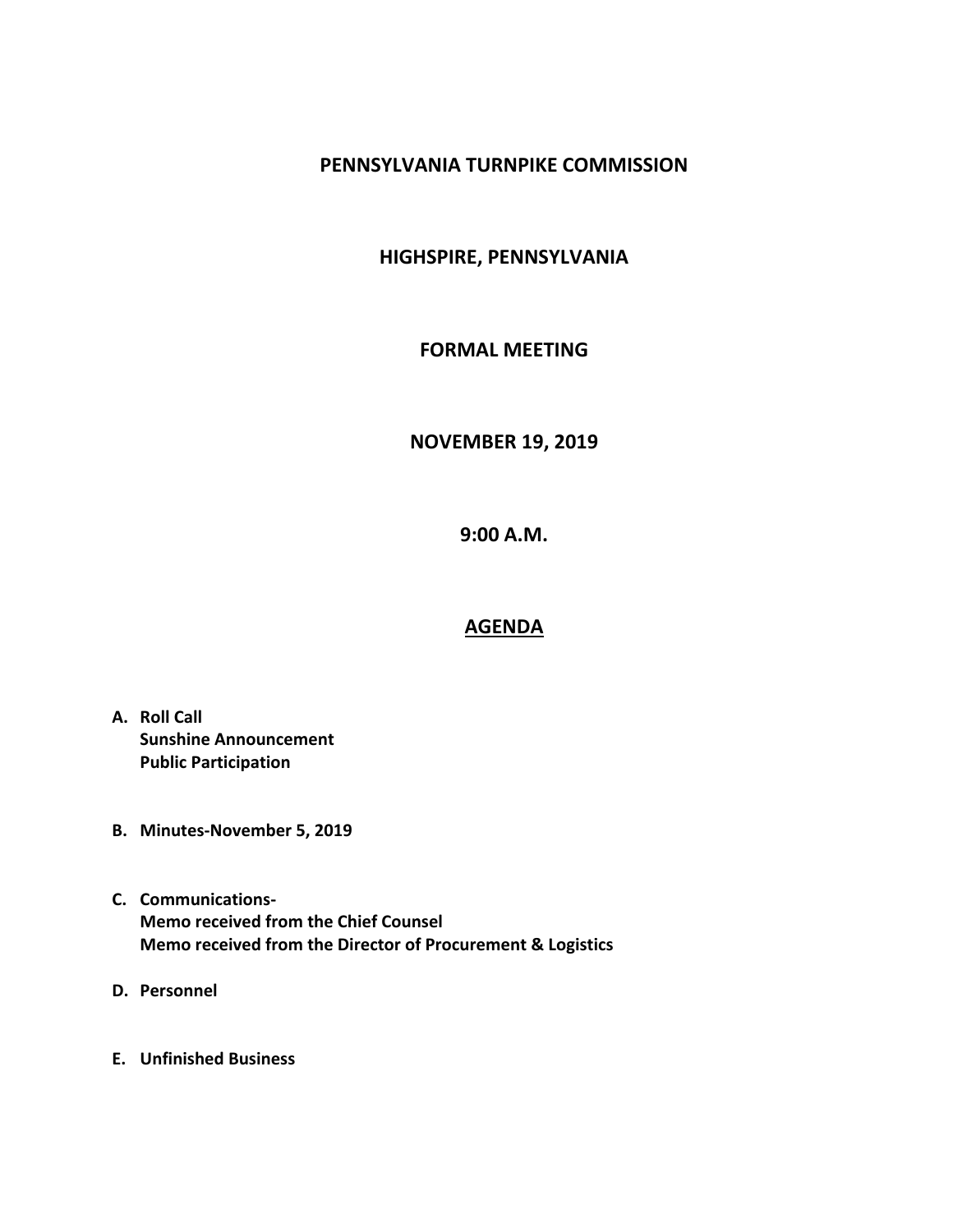- **1. Approve the establishment of a pool/pools from which qualified firms will be selected to provide Programmatic Mitigation Supply Sponsor services; and authorize the issuance of an Invitation to Qualify to firms interested in applying for inclusion in the established pool or pools.**
- **2. Approve the negotiation and execution of the Agreements for the items listed in memos "a" through "f":**
	- **a. Reimbursement Agreement with Pennsylvania American Water Company (PAWC), for PAWC to reimburse the Commission costs for the relocation of its existing water line necessary for construction of the Mon/Fayette, Section 53A; at an approximate reimbursement of \$143,193.00;**
	- **b. Reimbursement Agreement with Pennsylvania American Water Company (PAWC), for PAWC to reimburse the Commission costs for the relocation of two (2) existing water lines and two (2) existing sewer lines necessary for construction of the Mon/Fayette, Section 53B; at an approximate reimbursement of \$754,187.50;**
	- **c. Consultant Agreement with Frank McCartney, to coordinate, update, support and assist the Commission with Cashless Tolling; at an annual not-to-exceed amount of \$60,000.00;**
	- **d. Reimbursement Agreement with Norfolk Southern Railroad to reimburse the railroad the cost for flagging and protective services necessary for the repair of Bridge NB-327 at MP A51.76; at a not-to-exceed amount of \$150,000.00;**
	- **e. Reimbursement Agreement with Columbia Gas Transmission, LLC (CGT), to reimburse CGT the cost of the facility relocation work necessary for the replacement of Bridge EB-719 at MP 310.36; at a not-to-exceed amount of \$5,528,779.00;**
	- **f. Agreement with Wilkes-Barre/Scranton International Airport, to close a portion of the roadway during the Northern PA Air Show (August 21-23, 2020).**
- **3. Approve the Right-of-Way Requests for the items listed in memos "a" through "c":**
	- **a. Acquisition of Right-of-Way #14S328 (Neil & Lydia D'Anna), a total take parcel necessary for construction of the Mon/Fayette Expressway, Rt. 51 to I-376, by authorizing payment of \$215,618.87 representing fair market value, pro-rated taxes and recording fees to Tri-State Paralegal Service, LLC, escrow agent; authorize the appropriate Commission officials to execute the Agreement of Sale and other documents that may be required for closing; authorize the payment of additional statutory damages as calculated by the Right-of-Way Administrator and approved by the Chief Counsel; and payment of fair market value to the property owners is contingent upon the delivery of a deed as prepared by the Legal Department;**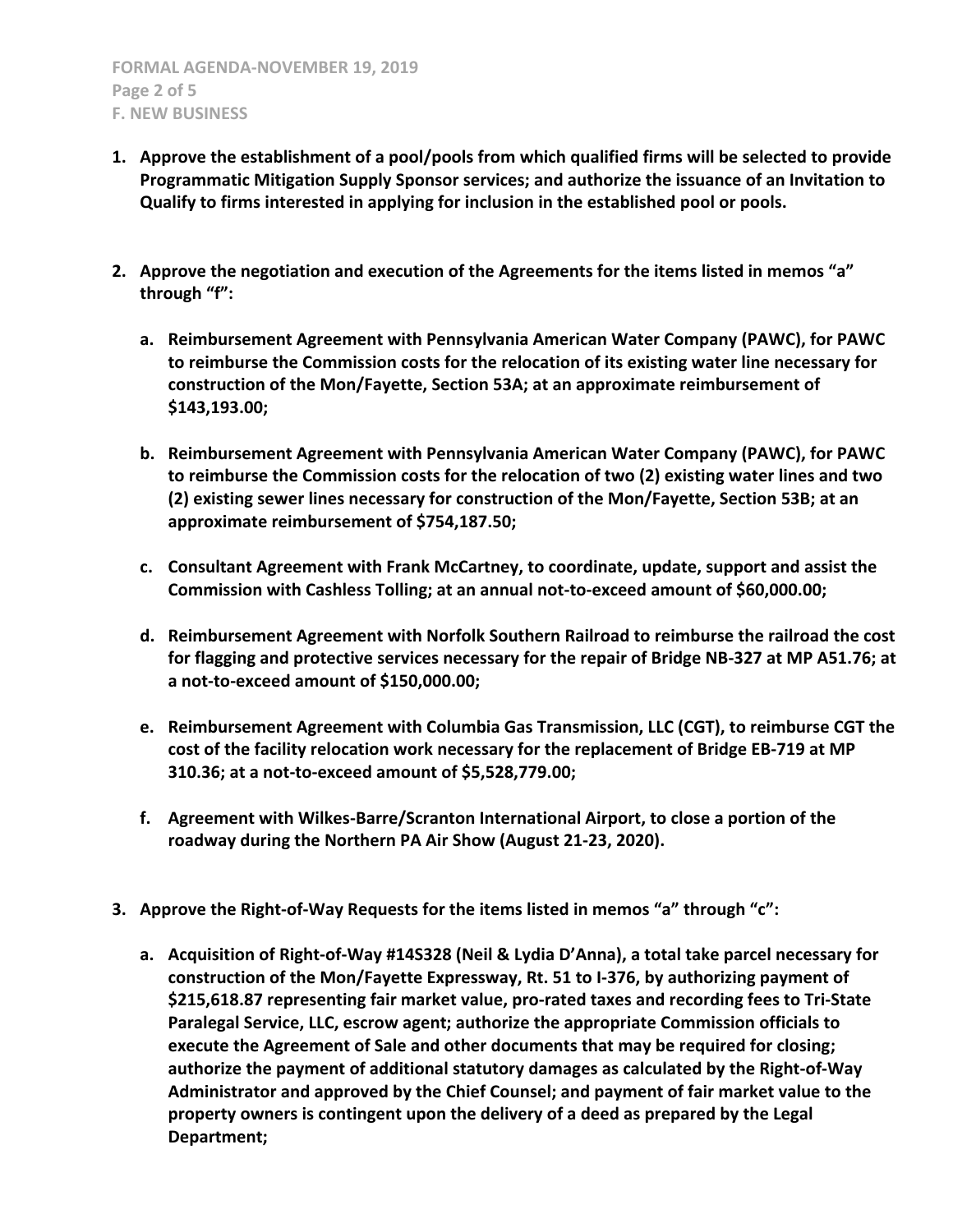**FORMAL AGENDA-NOVEMBER 19, 2019 Page 3 of 5 F. NEW BUSINESS**

- **b. Settlement of Right-of-Way #14S213 (John A. & Eileen M. Baranowski; James A. & Heather J. Baranowski), a total take parcel necessary for construction of the Mon/Fayette Expressway, Rt. 51 to I-376, by authorizing payment of \$238,254.86 representing fair market value, prorated taxes and recording fees to Fee Simple Settlement LLC, escrow agent; authorize the appropriate Commission officials to execute the Agreement of Sale and other documents that may be required for closing; authorize the payment of additional statutory damages as calculated by the Right-of-Way Administrator and approved by the Chief Counsel; and payment of fair market value to the property owners is contingent upon the delivery of a deed as prepared by the Legal Department;**
- **c. Acquisition of Right-of-Way #14S058 (Vicki Dever), a total take parcel necessary for construction of the Mon/Fayette Expressway, Rt. 51 to I-376, by authorizing payment of \$60,934.58 representing fair market value, pro-rated taxes and recording fees to Arrow Land Solutions, LLC, escrow agent; \$1,608.00 representing Section 710 damages for attorney fees to Krassenstein & Associates Professional Corp.; and \$400.00 representing Section 710 damages for appraisal fees to Vicki Dever; authorize the appropriate Commission officials to execute the Agreement of Sale and other documents that may be required for closing; authorize the payment of additional statutory damages as calculated by the Right-of-Way Administrator and approved by the Chief Counsel; and payment of fair market value to the property owner is contingent upon the delivery of a deed as prepared by the Legal Department.**
- **4. Approve the Change Orders and Final Payments for the items listed in memos "a" and "b":**
	- **a. Change Order #1 and Final Payment for Contract #EN-00224-03-04 for roadway and miscellaneous repairs between MP 122.18 and MP 201.58 with New Enterprise Stone & Lime Co., Inc., for a decrease of \$1,141,940.18 to reflect the actual cost of the completed work authorizations; for a final contract value of \$2,858,059.82 and final amount due to the contractor of \$140,665.20;**
	- **b. Change Order #4 and Final Payment for Contract #T-057.00T001-3-06 for the replacement of Bridge WB-500 and Bridge WB-500B at MP 59.58 with Beech Construction, Inc., for a decrease of \$329,644.14 to balance items to actual work completed, changes for excavation, wash out repair, placing fill, tree removal, fencing, driveway paving, sealing shoulders, inlet adjustments, curbing and barrier; for a final contract value of \$9,928,730.29 and final amount due to the contractor of \$479,931.06.**
- **5. Approve the Award of Bids, a Change Order and Issue Purchase Orders for the items listed in memos "a" through "d":**
	- **a. Seventeen (17) 2020 Jeep Cherokee Latitude 4x4s and three (3) 2020 Jeep Grand Cherokee Laredo 4x4s, utilizing the Commonwealth's contract with Apple Chrysler Dodge Jeep Ram of Hanover; at a total award of \$481,951.00;**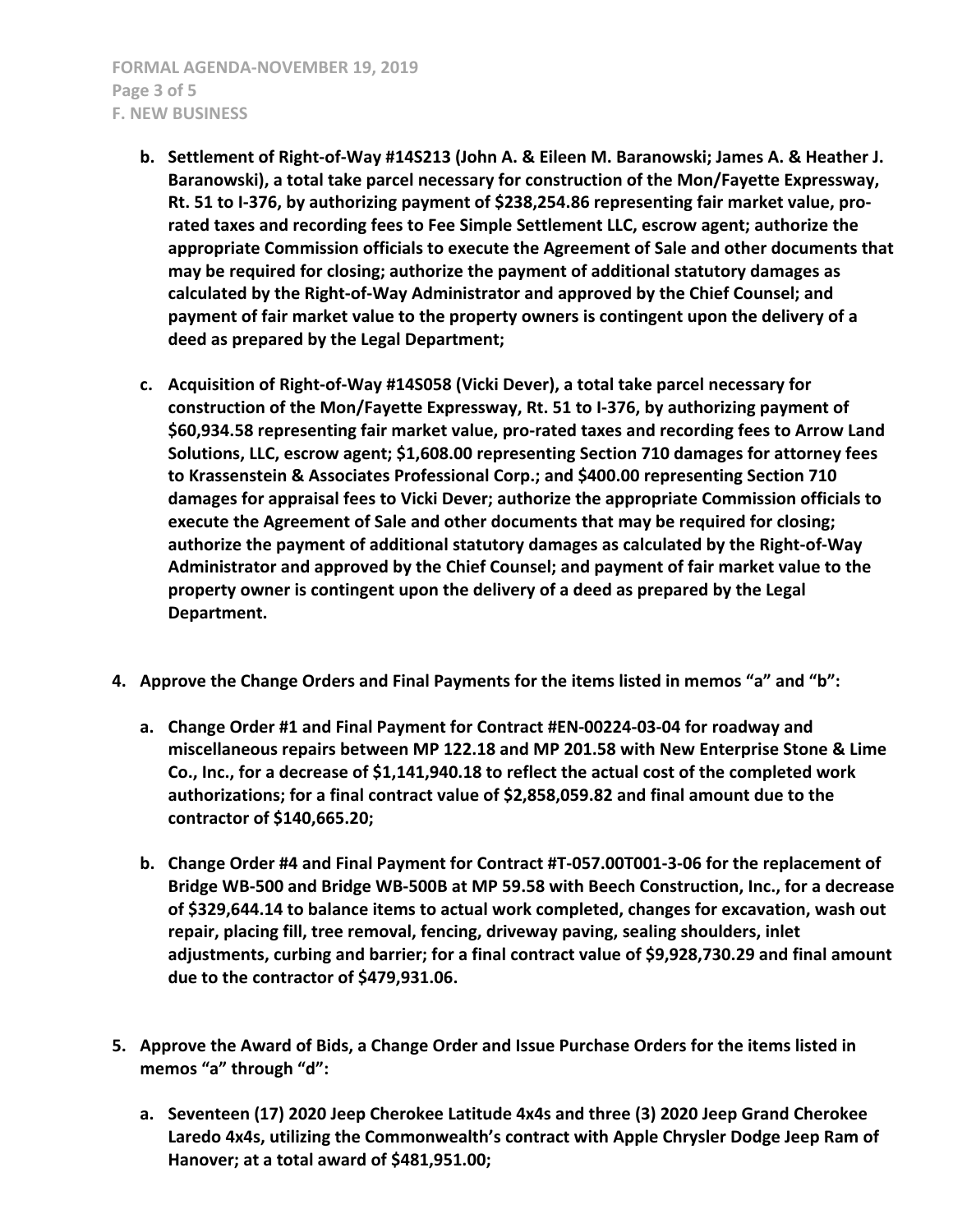- **b. IAM SailPoint software, implementation and maintenance (January 1, 2020 – January 1, 2023), utilizing the Commonwealth's contract with CDW Government LLC; at a total award of \$1,090,761.41 for three (3) years;**
- **c. Change Order for Qlik software licenses with Carahsoft Technology Corp., for the purchase of additional licenses required for current and upcoming projects; at a cost of \$131,729.84;**
- **d. Safety and compliance services for automotive lifts, and material handling cranes and hoists (November 20, 2019 – September 3, 2021), to the lowest responsive and responsible bidders: Alan Tye & Associates LC \$335,000.00 Konecranes, Inc.** 190,000.00 **TOTAL AWARD: \$525,000.00**
- **6. Approve the Award of Contracts for the items listed in memos "a" and "b":**
	- **a. Contract #T-002.30R001-3-02 for bituminous resurfacing between MP 2.22 and MP 9.29, to the lowest responsive and responsible bidder, Lindy Paving, Inc.; at a not-to-exceed amount of \$15,569,977.43 and a contingency of \$750,000.00;**
	- **b. Contract #EN-00232-03-03 for design/build of the fiber optic network installation between MP 333.30 and MP A130.60, to the lowest responsive and responsible bidder, Black & Veatch Construction, Inc.; at a not-to-exceed amount of \$49,741,474.00 and a contingency of \$2,000,000.00.**
- **7. Approve the award of services and authorize the negotiations and execution of an agreement with the selected firm(s) for the items listed in memos "a" and "b":**
	- **a. T00125/T00133, two (2) engineering firms to perform traffic operations and Intelligent Transportation Systems:**
		- **Gannett Fleming, Inc.-AWARDED**
		- **Jacobs Engineering Group, Inc.-AWARDED**
		- **Rummel, Klepper & Kahl, LLP**
	- **b. RFP 8569, multi-platform construction documentation system:**
		- **General Dynamics Information Technology, Inc.-AWARDED**